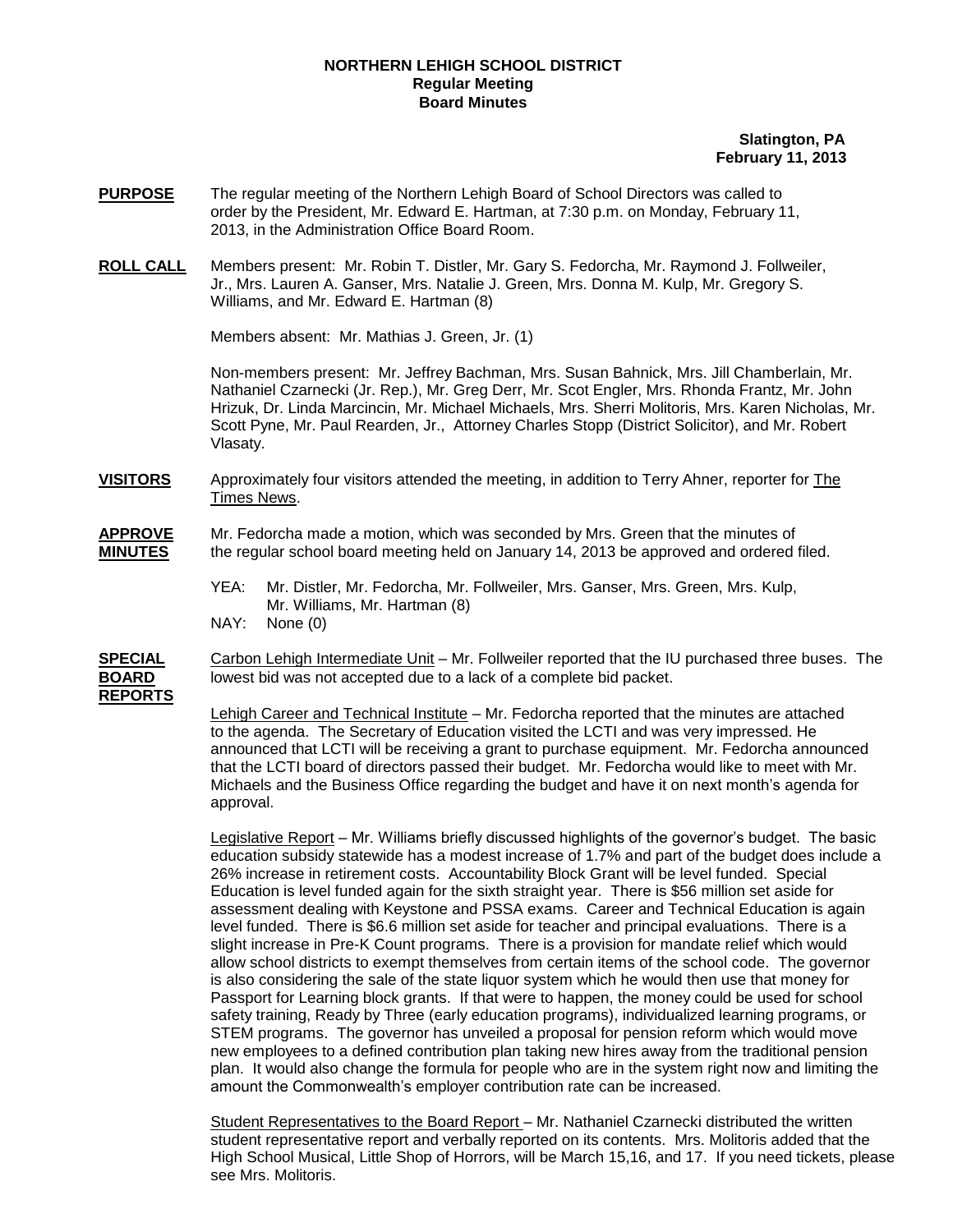**SPECIAL** Solicitor's Report – Attorney Stopp reported on a case regarding the Veterans Preference Act. **BOARD** Attorney Stopp reminded administration to continue to follow our policies since this case is **REPORTS** prominent in the media right now. **(cont.)**

Business Manager's Report – Mrs. Molitoris reported that at the board seats is the LCCC operating budget for 2013-2014 that will be on the agenda for approval next month. On the agenda this evening for approval is the Carbon-Lehigh Intermediate Unit budget, the performance report for the state audit for years ending June, 2009 and June, 2010, and the single audit report for 2011-2012. The LCTI budget is forthcoming and will be distributed to board members so that it can be on the board agenda for approval next month.

Mrs. Frantz reported that a preliminary budget should be available for the next Finance Committee Meeting. We are currently waiting on the latest health insurance and liability insurance costs.

## Superintendent's Report

Mr. Michaels announced that last week was National School Counselors Week. The school Counselors, district wide, are hard working and do a great job with our students and it is a honor to work with them.

A reminder to the Board of Education, the annual CLIU School Board Conference will be held on April 30, 2013 at the Community Services Center at LCCC.

Mr. Michaels asked Mr. Scot Engler and Mr. Greg Derr to report on the School Safety Task Force Meeting that was held on February 6, 2013. Mr. Engler acknowledged that Mr. Michaels is the expert on Emergency Management and it was unfortunate that he was not able to attend the meeting; however, he does an excellent job in exposing his administration to a wide array of emergency management opportunities in which he thanked him. Mr. Engler reported that the first meeting was fairly well attended. The community very respectfully and appropriately brought forth their concerns that will be shared administratively and will be discussed again at the next meeting on March 6, 2013 at 6:45 p.m. Representatives from law enforcement attended the meeting and Corporal Long from the PA State Police, Bethlehem barracks, offered to have the Bethlehem State Police do training activities at our facilities at no cost. Sargent Alercia from the Slatington Police also attended with Sgt. Palmer from Emmaus, who serve on the Lehigh County Municipal Emergency Response Team. Mr. Engler reported that with regard to Policy #218.2, which was discussed at the last board meeting and at the recent Policy Committee meeting, a very minor change was made and he added it is always very clearly delineated who to go to if Mr. Michaels is not here. Even though it is a minor policy change, it is a practice that has already been in place. Mr. Derr added that NIMS training is planned for this summer and representatives from FEMA, who were not able to attend the February meeting, will be attending the meeting in March. Mr. Michaels noted that NIMS is the National Incident Management System of which all administration is trained. The terrorism task force is regional and they offered to do table top exercises with our administrative team. Also, our plans are reviewed yearly by the Lehigh County Emergency Management team. The local fire departments have had training in our new Slatington Elementary building. We want our first responders very familiar with our buildings. Mr. Michaels reminded everyone that not everything can be made public about our emergency plans due to security reasons.

Mr. Michaels asked Mr. Vlasaty to explain how he handled a recent situation at the High School. Mr. Vlasaty related a situation at the high school that started over a rumor soon after the Connecticut shootings. At that point, he alerted Mr. Michaels and Mrs. Nicholas, as well as the Slatington Police Department, and it was discovered, with the help of students, that it was not a valid threat.

Mr. Michaels reported that our administration meets monthly to prepare and plan for any situation. Mr. Michaels noted that we do not "toot our horn" enough on how well we deal with these types of situations. He added that redundancy is the key to our success and it allows the district to run smoothly because all of administration has been trained. Mr. Michaels went on record to say that for the most part, he is very proud of the administrative team and Mrs. Dotta as teacher's union president. Mrs. Chamberlain ran a highly successful mock drill at her building a few weeks ago. Mr. Rearden is in constant communication with Mr. Michaels and Mr. Pyne has been very helpful with filling in when we have been shorthanded.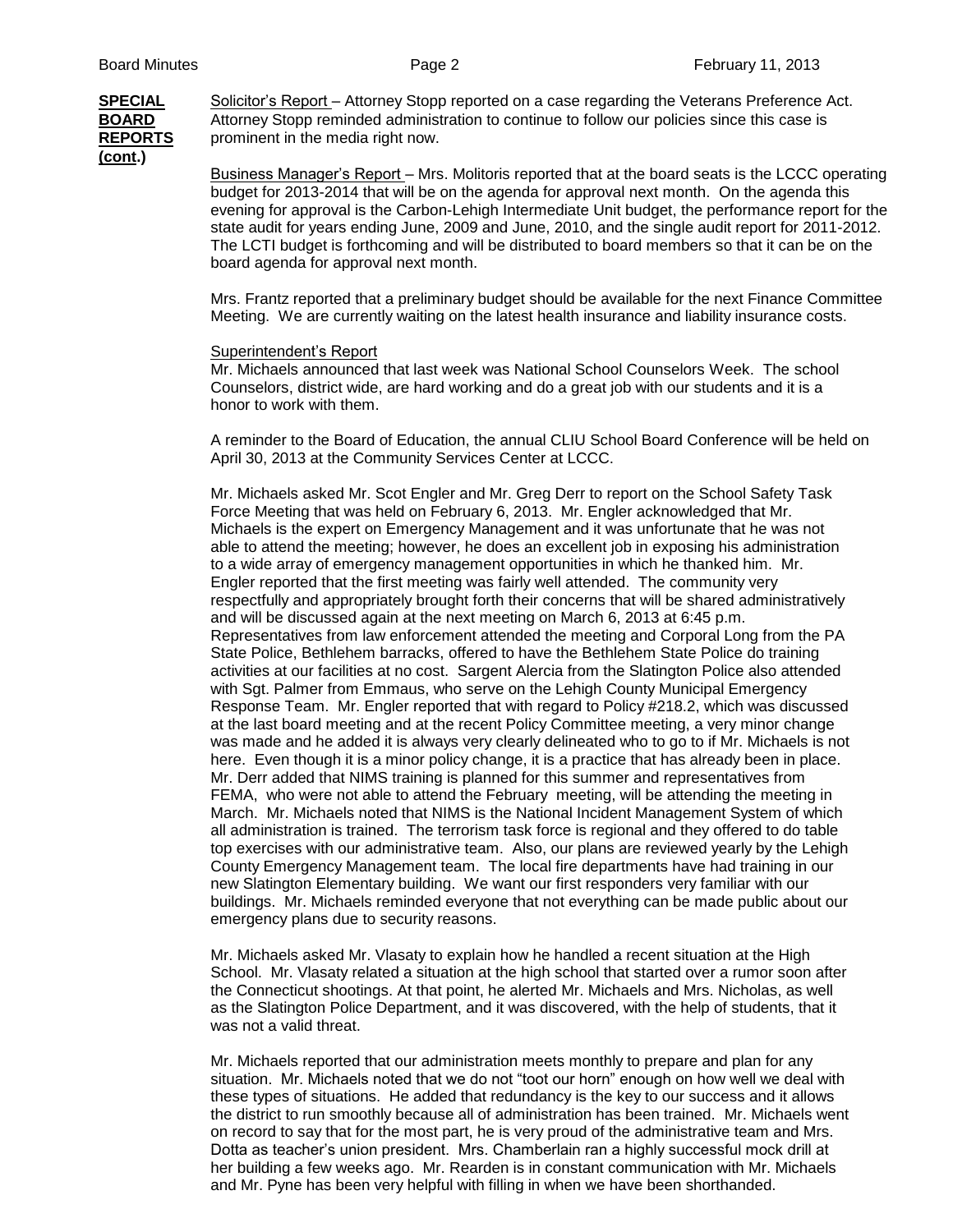| <b>SPECIAL</b><br><b>BOARD</b><br><b>REPORTS</b><br>(cont.) | Mr. Michaels announced that the tentative graduation date is Friday, June 7, 2013. Currently<br>our last student day is June 5, 2013. The last teacher day is Monday, June 10, 2013. Mr.<br>Vlasaty reminded the board that we have a great bunch of parents that volunteer their time<br>for the post graduation all-night party which is now being sponsored by SADD.                                                                                                                |                                                                                                                                             |  |  |
|-------------------------------------------------------------|----------------------------------------------------------------------------------------------------------------------------------------------------------------------------------------------------------------------------------------------------------------------------------------------------------------------------------------------------------------------------------------------------------------------------------------------------------------------------------------|---------------------------------------------------------------------------------------------------------------------------------------------|--|--|
|                                                             | Mr. Michaels announced that last week he and Mrs. Nicholas met with Student Council at the High<br>School and the students felt that things were going very well.                                                                                                                                                                                                                                                                                                                      |                                                                                                                                             |  |  |
|                                                             | Mr. Michaels reported that even though he had been out of town most of last week, he was<br>confident knowing that Mrs. Nicholas and Mr. Engler would keep the district moving forward. He<br>went on to say there is no "I" in team.                                                                                                                                                                                                                                                  |                                                                                                                                             |  |  |
|                                                             | Mrs. Kulp thanked Mr. Michaels for taking the steps in forming the Safety Task Force. Anything<br>we can do to alleviate fear and continue communication with parents is essential. She went on to<br>say that she feels we are in great shape with Mr. Michaels' experience and leadership and she<br>feels proud of our efforts and feels that our kids are safe. Mr. Michaels added he hopes we never<br>have to use any of the training, but it is better to be prepared than not. |                                                                                                                                             |  |  |
|                                                             | Mr. Raymond Follweiler voiced his support for Mr. Michaels. As a life long resident of the district,<br>he feels that the district has never run this smooth and he personally thanked him for doing an<br>outstanding job. Mr. Michaels added that once again, it is a team effort.                                                                                                                                                                                                   |                                                                                                                                             |  |  |
|                                                             | Mr. Hartman reported that an executive session was held prior to tonight's meeting to discuss<br>personnel and legal issues.                                                                                                                                                                                                                                                                                                                                                           |                                                                                                                                             |  |  |
| <b>PERSONNEL</b>                                            | Mr. Fedorcha made a motion, which was seconded by Mrs. Kulp, that the Board of Education<br>approves the following personnel items:                                                                                                                                                                                                                                                                                                                                                    |                                                                                                                                             |  |  |
| Appointment<br>Instructional                                | Michelle Krill<br>Assignment                                                                                                                                                                                                                                                                                                                                                                                                                                                           | <b>Temporary Vacancy Replacement</b><br>Peters Elementary First Grade Teacher replacing an<br>employee on family medical leave.             |  |  |
|                                                             | Salary:                                                                                                                                                                                                                                                                                                                                                                                                                                                                                | Substitute Teacher Rate Days 1-30; Day 31 and beyond<br>\$44,000 prorated (Step 1 Bachelors on the 2012-2013<br><b>CBA Salary Schedule)</b> |  |  |
|                                                             | Effective:<br><b>Termination Date:</b>                                                                                                                                                                                                                                                                                                                                                                                                                                                 | December 7, 2012<br>On or about April 26, 2013                                                                                              |  |  |
|                                                             | Kayla Perkowski<br>Assignment:                                                                                                                                                                                                                                                                                                                                                                                                                                                         | <b>Temporary Vacancy Replacement</b><br>Peters Elementary First Grade Teacher<br>replacing an employee on family medical leave              |  |  |
|                                                             | Salary:                                                                                                                                                                                                                                                                                                                                                                                                                                                                                | Substitute Teacher Rate Days 1-30; Day 31 and beyond<br>\$44,000 prorated (Step 1 Bachelors on the 2012-2013<br><b>CBA Salary Schedule)</b> |  |  |
|                                                             | Effective:<br><b>Termination Date:</b>                                                                                                                                                                                                                                                                                                                                                                                                                                                 | January 15, 2013<br>On or about April 5, 2013                                                                                               |  |  |
| Family<br>Medical<br>Leave                                  | Approve the request of employee #21 to take a six week maternity leave beginning on<br>January 15, 2013. She is requesting to use 28 accumulated sick days. At the conclusion<br>of her six week maternity leave, she is requesting a six week Family Medical Leave. She<br>plans to return to her current teaching position on or about April 8, 2013.                                                                                                                                |                                                                                                                                             |  |  |
| <b>Unpaid Leave</b><br>Of Absence<br>L. Krum                | Approve the request of employee #1260 to take an unpaid leave of absence effective<br>January 15, 2013 for the remainder of the 2012-2013 school year. Employee was<br>previously granted a twelve week Family Medical Leave. She plans to return to her<br>current position at the beginning of the 2013-2014 school year.                                                                                                                                                            |                                                                                                                                             |  |  |
| Co-Curricular<br>Volunteers<br>2012-2013                    | <b>Brian Schell</b>                                                                                                                                                                                                                                                                                                                                                                                                                                                                    | <b>Assistant Softball Coach</b>                                                                                                             |  |  |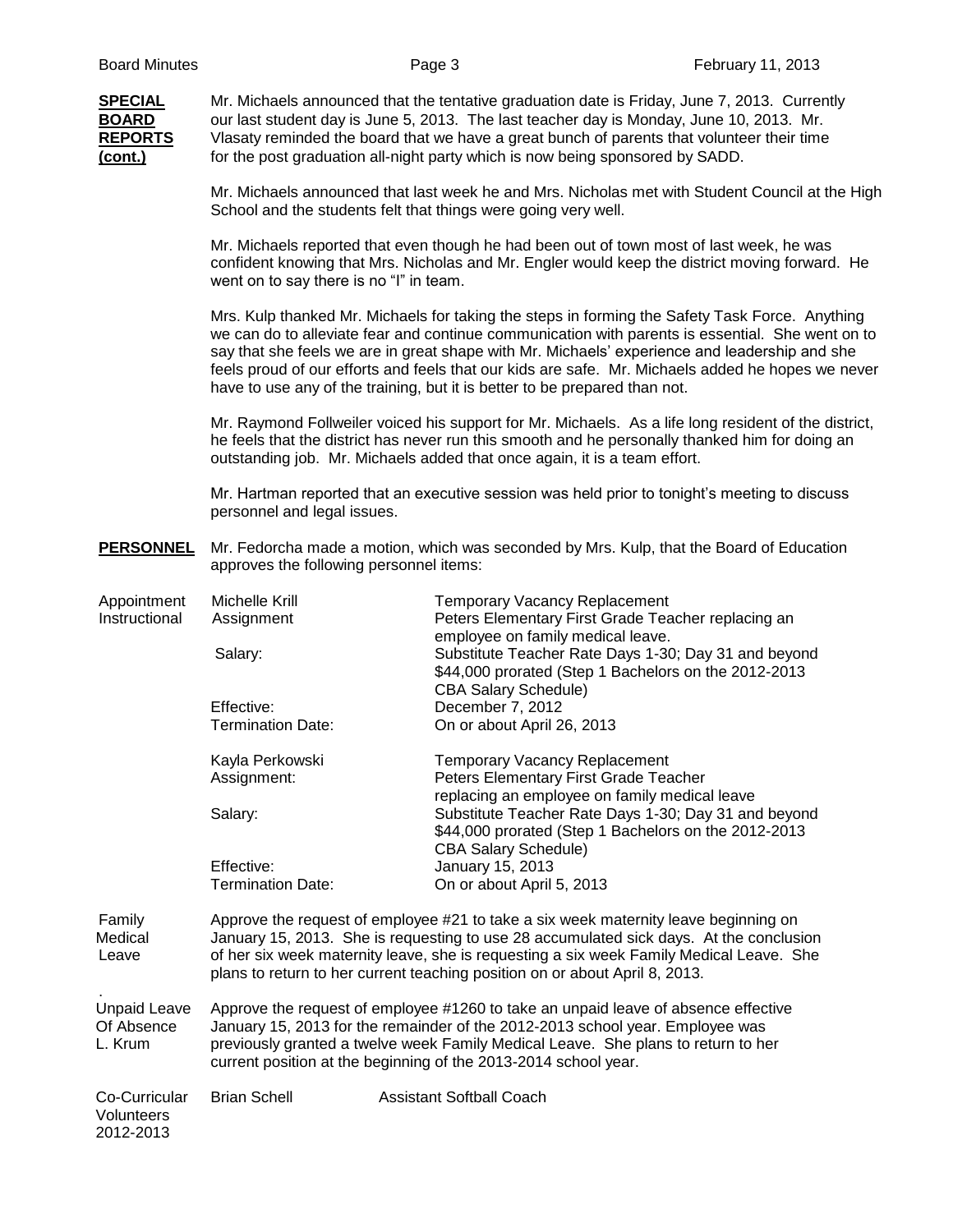| <b>PERSONNEL</b><br>(cont.)<br>Salary<br>Adjustments   | Acknowledge the following teacher who has completed the requirements per the<br>Collective Bargaining Agreement that would entitle them to a salary increase for the<br>second half of the 2012-2013 school year:                                                                                                                                                                                                                                                                                                                                            |  |  |  |
|--------------------------------------------------------|--------------------------------------------------------------------------------------------------------------------------------------------------------------------------------------------------------------------------------------------------------------------------------------------------------------------------------------------------------------------------------------------------------------------------------------------------------------------------------------------------------------------------------------------------------------|--|--|--|
|                                                        | <b>Everly Kesack</b><br>Step 4B<br>From:<br>Step 4B+24<br>To:                                                                                                                                                                                                                                                                                                                                                                                                                                                                                                |  |  |  |
| Unpaid<br>Volunteers                                   | Approve the following unpaid volunteer aide in the Peters and/or Slatington Elementary<br>Schools for the 2012-2013 school year: Erica Szwast*<br>*Pending Verification of Missing Documents                                                                                                                                                                                                                                                                                                                                                                 |  |  |  |
| <b>Musical Chor-</b><br>eographer<br>Spring<br>Musical | Approve Jackie Ngo* as Musical Choreographer for the Spring Musical for the NLHS<br>Student Theatre Group. Stipend for this position will be \$1,000.00 to be paid out of the HS<br>Student Activities Fund. The Musical Choreographer will be responsible for overseeing<br>all persons involved with musical numbers/ responsibilities (pit band, choral arrangements,<br>choral preparation), stage blocking, dance numbers, scheduling etc. as determined by the<br>HS Principal and Production Director.<br>* Pending Verification of Missing Documents |  |  |  |
| Substitute<br>Detention<br>Supervisor                  | Approve to appoint the following as Substitute Secondary Detention Monitor for the senior<br>high school for the 2012-2013 school year. Work will be on an as needed basis and<br>compensation will be at a salary of \$20.00 per hour worked: Ellen Yenser                                                                                                                                                                                                                                                                                                  |  |  |  |
| Substitute-<br>Instructional                           | Approve the following substitute teachers for the 2012-2013 school year at the 2012-2013<br>substitute teacher rates as approved on the Supplementary Personnel Salary Schedule:                                                                                                                                                                                                                                                                                                                                                                             |  |  |  |
|                                                        | Coleen Satkowski*- Social Studies/Reading Specialist/ESL<br>Michael Fay* - Social Studies<br>Jonathon Harris* - Special Education<br>* Pending Verification of Missing Documents                                                                                                                                                                                                                                                                                                                                                                             |  |  |  |
|                                                        | YEA:<br>Mr. Distler, Mr. Fedorcha, Mr. Follweiler, Mrs. Ganser, Mrs. Green, Mrs. Kulp,<br>Mr. Williams, Mr. Hartman (8)<br>NAY:<br>None $(0)$                                                                                                                                                                                                                                                                                                                                                                                                                |  |  |  |
| <b>POLICY</b>                                          | Mr. Fedorcha made a motion, which was seconded by Mr. Distler, that the Board of Education<br>approves the following policy items:                                                                                                                                                                                                                                                                                                                                                                                                                           |  |  |  |
| <b>Board Policy</b><br>First<br>Reading                | Approve school board policy #217 – Pupils– Graduation Requirements, as presented<br>after first reading.                                                                                                                                                                                                                                                                                                                                                                                                                                                     |  |  |  |
|                                                        | Approve school board policy #218.2 - Pupils - Terroristic Threats/Acts, as presented after<br>first reading.                                                                                                                                                                                                                                                                                                                                                                                                                                                 |  |  |  |
|                                                        | YEA:<br>Mr. Distler, Mr. Fedorcha, Mr. Follweiler, Mrs. Ganser, Mrs. Green, Mrs. Kulp,<br>Mr. Williams, Mr. Hartman (8)<br>NAY:<br>None $(0)$                                                                                                                                                                                                                                                                                                                                                                                                                |  |  |  |
| <b>FINANCIAL</b>                                       | Mrs. Ganser asked that the Carbon Lehigh Intermediate Unit budget be voted on separately as<br>she is abstaining because she is an employee. Mrs. Green made a motion, which was<br>seconded by Mr. Williams, that the Board of Education approve the following financial items:                                                                                                                                                                                                                                                                             |  |  |  |
| Financial<br>Reports                                   | Approve the Following Financial Reports:<br>General Fund months of December and January<br>NLHS Student Activities and Scholarship Acct month of January                                                                                                                                                                                                                                                                                                                                                                                                     |  |  |  |
| List of Bills                                          | Approve the Following List of Bills:<br>General Fund months of January and February<br>Refreshment Stand month of January<br>Cafeteria Fund month of January<br>Capital Construction month of February                                                                                                                                                                                                                                                                                                                                                       |  |  |  |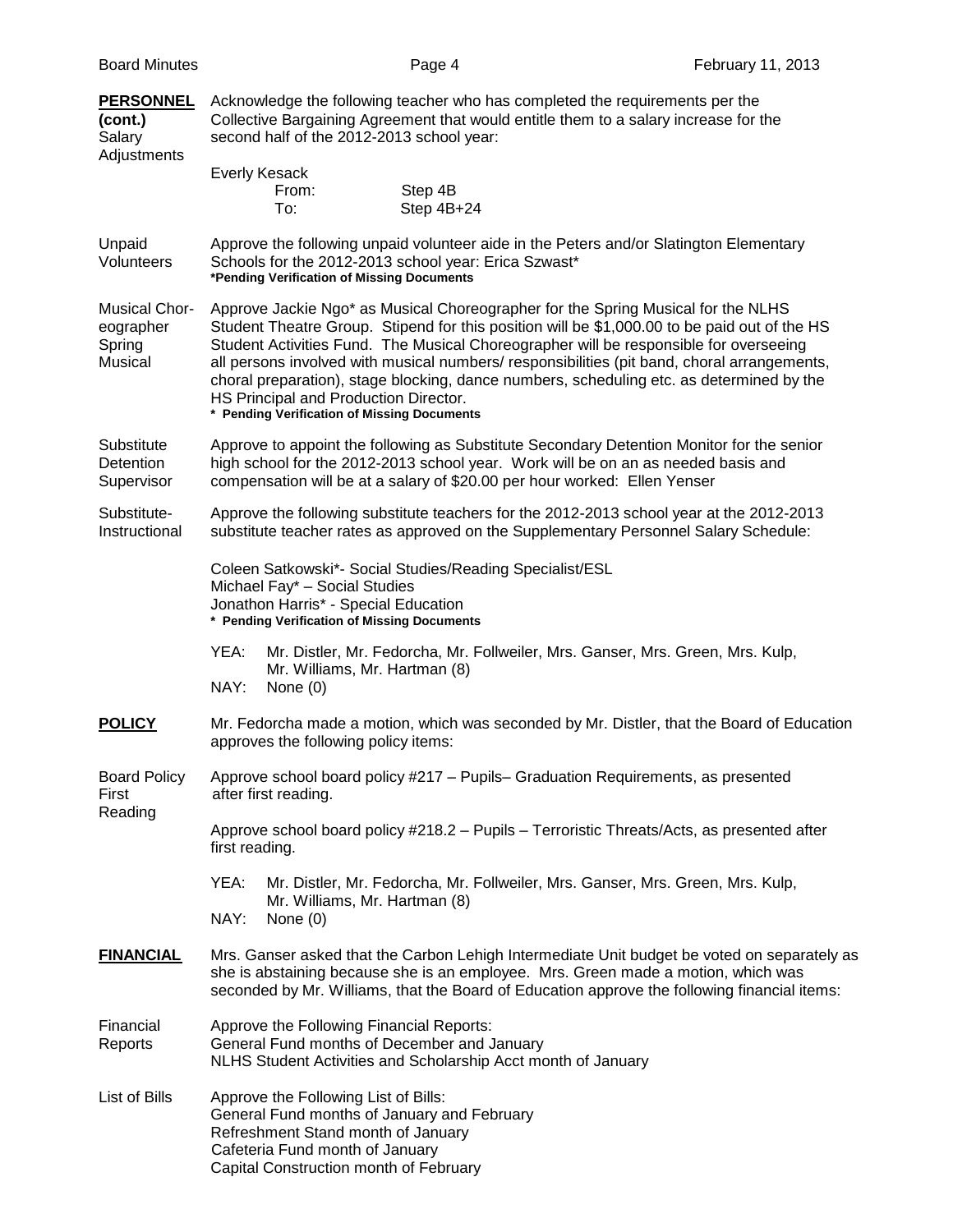| <b>FINANCIAL</b><br>(cont.)<br>PA Perform-<br>ance Audit<br>Years ending<br>2009 & 2010 | Accept the Commonwealth of Pennsylvania Performance Audit Report for years ending<br>June 30, 2009 and June 30, 2010. A copy was distributed at the January 14, 2013 school<br>board meeting.                                                                                                                                                                                                                                                     |                                                                           |  |  |  |
|-----------------------------------------------------------------------------------------|---------------------------------------------------------------------------------------------------------------------------------------------------------------------------------------------------------------------------------------------------------------------------------------------------------------------------------------------------------------------------------------------------------------------------------------------------|---------------------------------------------------------------------------|--|--|--|
| Single Audit<br>2011-2012                                                               | Accept the 2011-2012 audit and management report for the single audit ending June 30, 2012.<br>A copy of the audit was distributed at the January 14, 2013 school board meeting.                                                                                                                                                                                                                                                                  |                                                                           |  |  |  |
| Per Capita<br>Exonerations                                                              | Approve exoneration requests of per capita taxes, for the residents that fall within the guide-<br>ines, as presented.                                                                                                                                                                                                                                                                                                                            |                                                                           |  |  |  |
| <b>Fund Balance</b><br>Designation                                                      | Approve to designate Fund Balance ending June 30, 2012as follows:                                                                                                                                                                                                                                                                                                                                                                                 |                                                                           |  |  |  |
|                                                                                         | 1. Committed Fund Balance For:                                                                                                                                                                                                                                                                                                                                                                                                                    |                                                                           |  |  |  |
|                                                                                         | a. Health Insurance Premiums<br>b. PSERS Increase                                                                                                                                                                                                                                                                                                                                                                                                 | \$<br>810,000.00<br>\$2,590,886.00                                        |  |  |  |
|                                                                                         | 2. Assigned Fund Balnce                                                                                                                                                                                                                                                                                                                                                                                                                           |                                                                           |  |  |  |
|                                                                                         | a. Assigned for Current School Year Usage<br>b. Technology<br><b>Replacement Equipment</b><br>c.<br>d. Long Range Maintenance                                                                                                                                                                                                                                                                                                                     | \$<br>715,000.00<br>\$<br>84,599.00<br>\$1,000,747.00<br>\$<br>218,650.00 |  |  |  |
|                                                                                         | 3. Unassigned Fund Balance                                                                                                                                                                                                                                                                                                                                                                                                                        | \$2,207,341.85                                                            |  |  |  |
|                                                                                         | <b>Fund Balance Total:</b>                                                                                                                                                                                                                                                                                                                                                                                                                        | \$7,627,223.85                                                            |  |  |  |
|                                                                                         | YEA:<br>Mr. Distler, Mr. Fedorcha, Mr. Follweiler, Mrs. Ganser, Mrs. Green, Mrs. Kulp,<br>Mr. Williams, Mr. Hartman (8)<br>NAY:<br>None $(0)$                                                                                                                                                                                                                                                                                                     |                                                                           |  |  |  |
| <b>FINANCIAL</b><br><u>(cont.)</u>                                                      | Mr. Williams made a motion, which was seconded by Mr. Follweiler, that the Board of<br>Education approve the following financial item:                                                                                                                                                                                                                                                                                                            |                                                                           |  |  |  |
| Intermediate<br>Unit<br>2013-2014<br><b>Budget</b>                                      | Carbon-Lehigh Approve a resolution regarding the 2013-2014 Carbon Lehigh Intermediate Unit Operational<br>and Program Services budget. Total expenditures equal \$2,266,051.00 an increase of<br>\$138,133.00 (6.5%) over the 2012-2013 budget. Northern Lehigh's share is proposed<br>to be \$19,947.00 an increase of \$373.00 from the 2012-2013 budget. A copy of the budget<br>was distributed at the January 14, 2013 school board meeting. |                                                                           |  |  |  |
|                                                                                         | YEA:<br>Mr. Fedorcha, Mr. Follweiler, Mrs. Green, Mrs. Kulp, Mr. Williams, Mr. Hartman (6)<br>NAY:<br>None $(0)$<br>ABS:<br>Mr. Distler, Mrs. Ganser (2)                                                                                                                                                                                                                                                                                          |                                                                           |  |  |  |
| <b>INFOR-</b><br><b>MATION</b>                                                          | Minutes of the Lehigh Career & Technical Institute Joint Operating Committee meeting held on<br>December 12, 2012 were distributed.                                                                                                                                                                                                                                                                                                               |                                                                           |  |  |  |
|                                                                                         | Minutes of the Carbon Lehigh Intermediate Unit 21 Board of Directors meeting held on<br>December 17, 2012 were distributed.                                                                                                                                                                                                                                                                                                                       |                                                                           |  |  |  |
| <b>RECOG-</b><br><b>NITION OF</b><br><b>GUESTS</b>                                      | Mrs. Ganser acknowledged the two young boys in the audience who were from Boy Scout<br>Troop 66.                                                                                                                                                                                                                                                                                                                                                  |                                                                           |  |  |  |